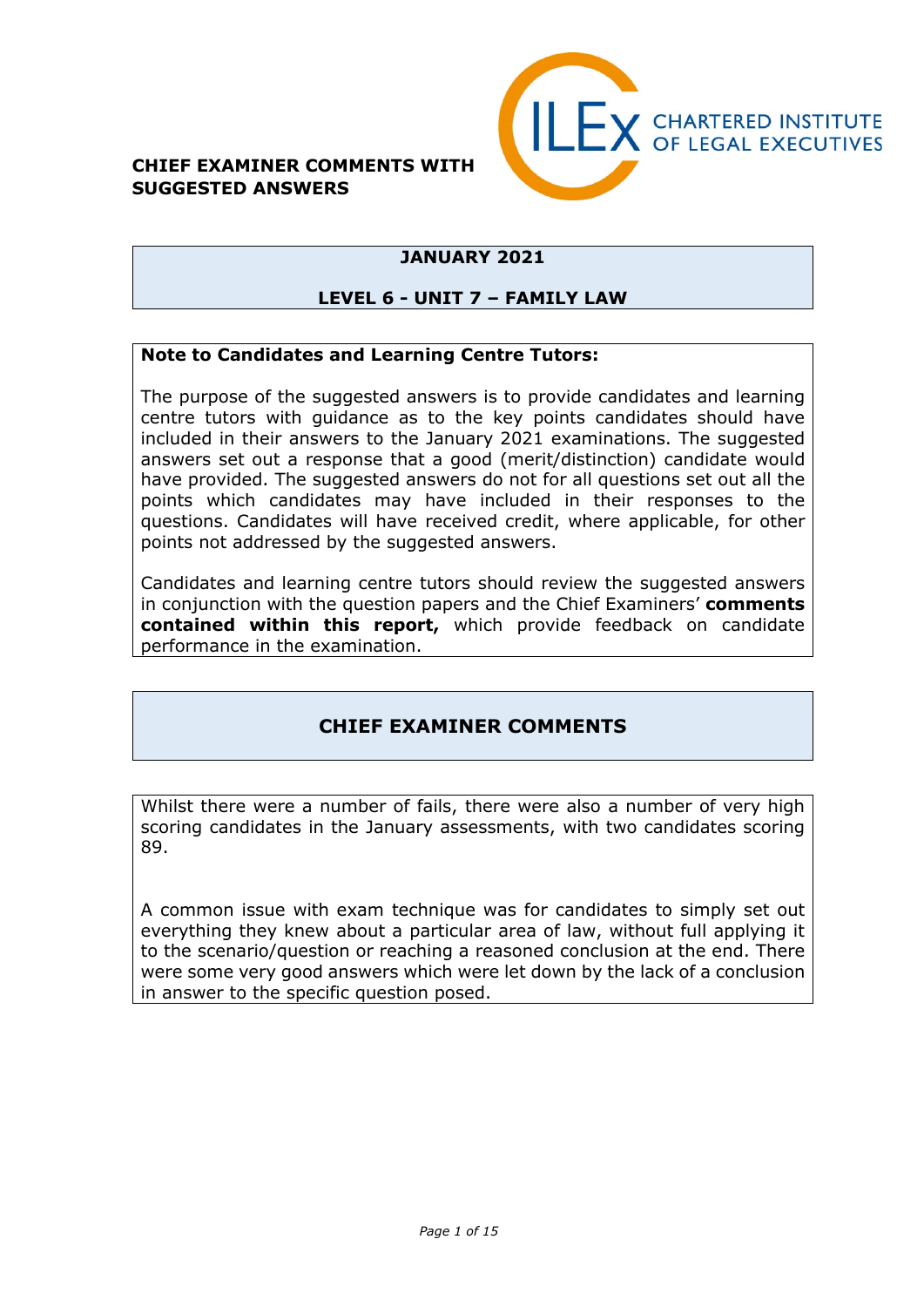# **CANDIDATE PERFORMANCE FOR EACH QUESTION**

# **Section A**

### **Question 1**

There was a mixed response to this question with some candidates doing quite well and some candidates answering poorly. Very few candidates addressed the arguments for maintaining the current legal position with most candidates focusing their answers on criticisms of the current law. Most candidates had a good knowledge of the reforms that are expected (albeit some focused their answers too much on this instead of answering the actual question posed).

# **Question 2**

This was answered fairly well by most candidates. Although some candidates only demonstrated an understanding of section 33, not the other possible sections that could be used. Quite a number of candidates missed valuable marks by simply explaining the law around occupation orders without actually then concluding with an answer to the specific question.

#### **Question 3**

Very few candidates answered this question. Of those who did, there were some excellent responses, whilst others simply described the law in each Act without comparing it (which is what the question required). Very few candidates identified that the use of the Act had been reduced by the introduction of the CMS.

# **Question 4(a)**

This was a very popular question and was answered well by most candidates who chose it.

# **Question 4(b)**

This question was answered well by most candidates, with most candidates showing a good understanding of Radmacher. The discussion of post nuptial agreements was lacking in a lot of candidate's answers, with the focus being on pre nuptial agreements. Some candidates failed to identify that the section 25 factors would still be applied in determining whether it would be fair to hold the parties to the agreement.

#### **Section B**

# **Question 1(a)**

Most candidates reached the correct conclusion as to the answer to the question but quite a number of candidates did not support this with discussion of the legislation and case law, thereby limiting the marks they were awarded.

# **Question 1(b)**

This was answered well by most candidates, with a number of candidates scoring full marks. Some candidates did not identify the correct sections of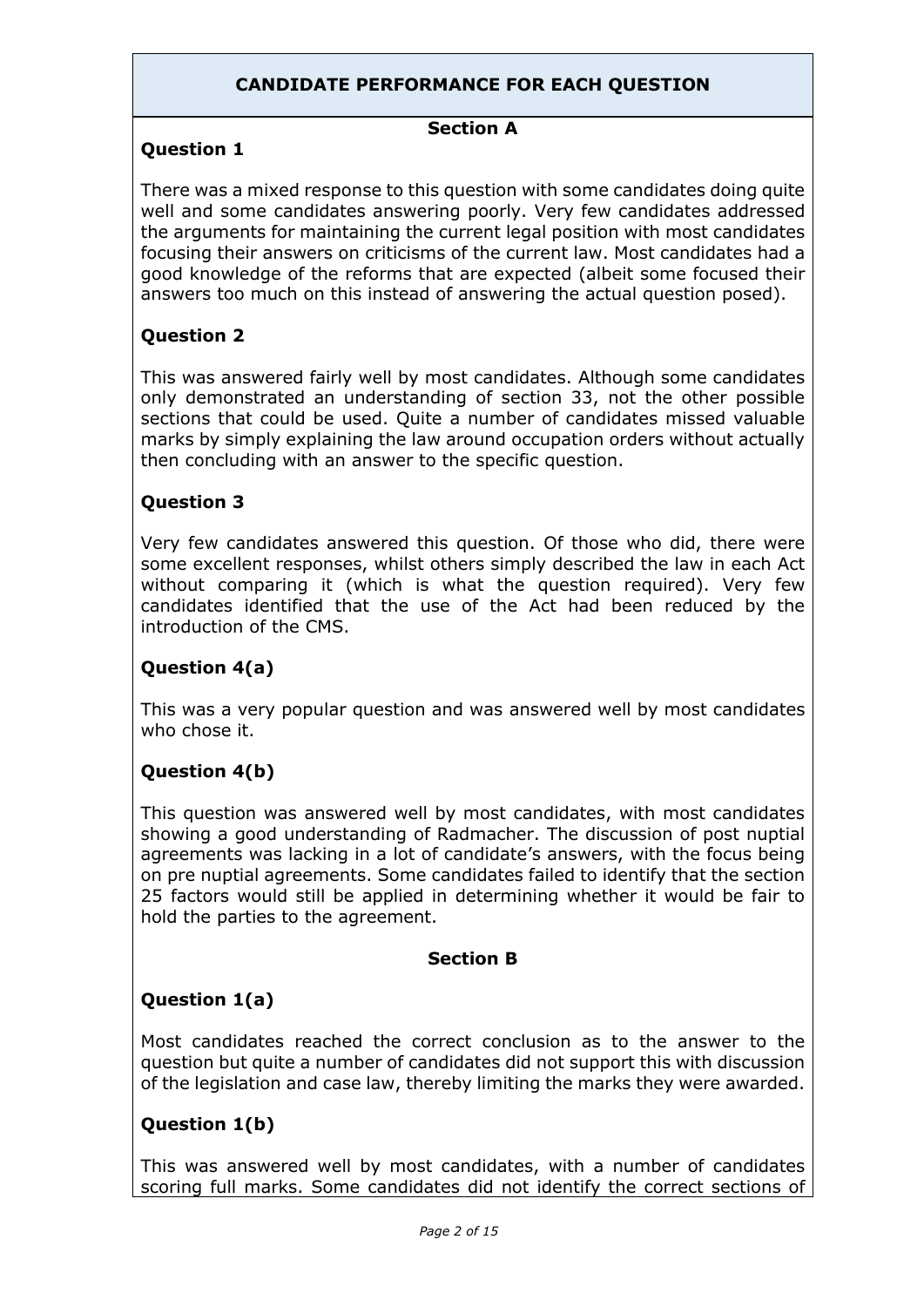the legislation for the principles (or even address that they come from legislation at all), which limited their marks.

# **Question 2(a)**

This was not a popular question and of the small number of candidates who answered, it was not answered well, potentially indicating a lack of knowledge (or a lack of confidence in their knowledge) of this issue. Some candidates focused on similarities, rather than differences. Most candidates were only able to identify the adultery point and nullity point, rather than any of the other points set out in the mark scheme.

# **Question 2(b)**

Again, not a popular question and very poorly answered by the candidates who did attempt it. A number of candidates failed to identify from the question that the parties would be only looking to use a sperm donor after they had married/entered into a CP and the impact that this would have on the legal position/parentage.

# **Question 3**

This was a popular question, but the quality of the answers varied. Despite the question making clear that candidates should only focus on civil and family remedies, many candidates still discussed criminal law sanctions. This meant that they did not address the civil/family options in enough detail, particularly when considering the Protection from Harassment Act 1997. A number of candidates spent time discussing occupation orders even though these were not relevant to the scenario.

#### **Question 4**

Candidates did particularly well on this question, demonstrating a very good understanding of the law around financial relief and an ability to apply this to propose a reasonable package of orders. A number of candidates scored full marks for this question. Where candidates did not perform as well it was because they did not consider issues such as inheritance, did not apply the section 25(2) factors fully or just listed individual possible orders rather than concluding with a reasoned package of orders.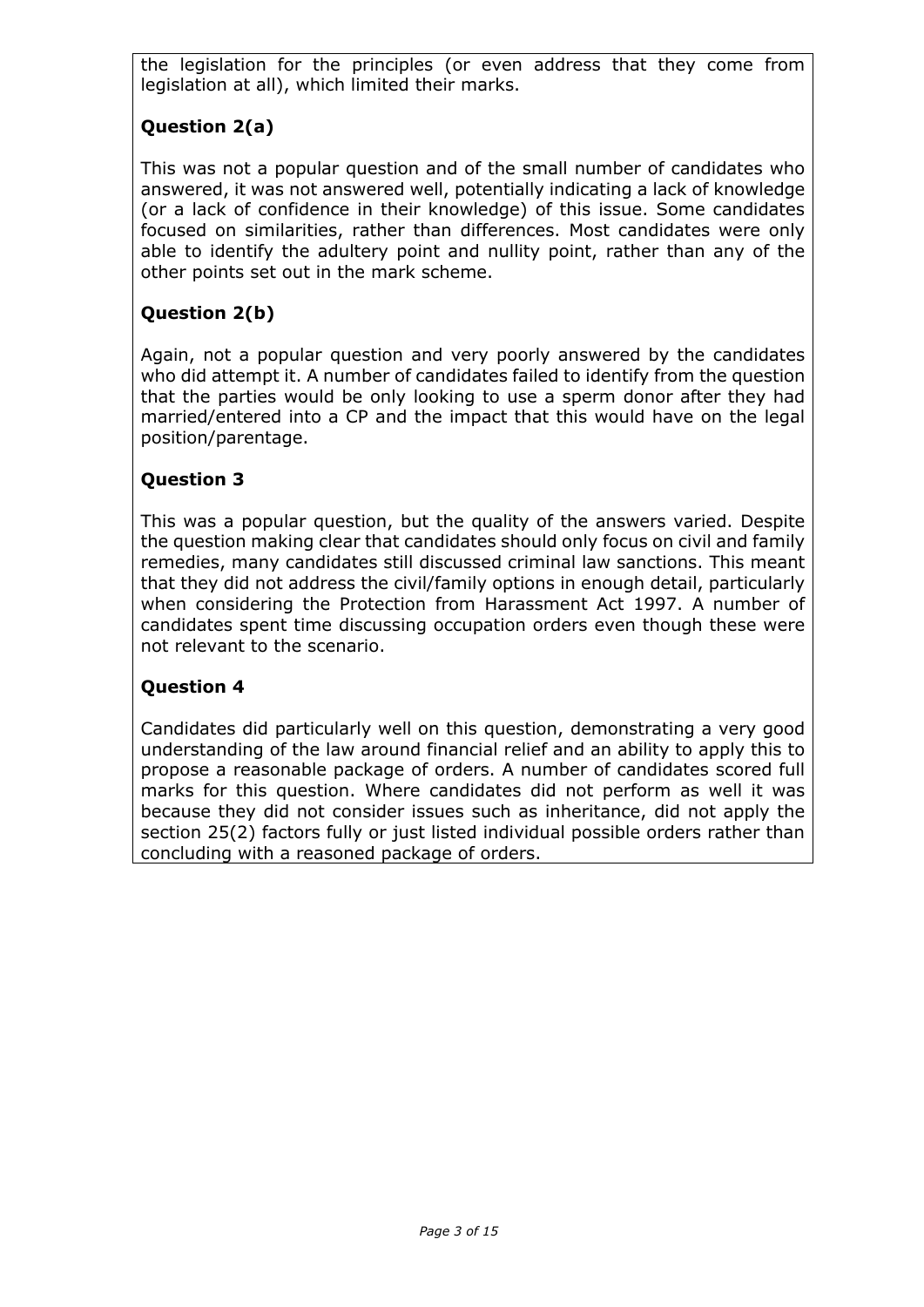#### **SUGGESTED ANSWERS**

#### **LEVEL 6 - UNIT 7 – FAMILY LAW**

#### **SECTION A**

#### **Question 1**

The current substantive law on divorce has not been reformed since the Divorce Reform Act of 1969 when 'no fault' divorce was incorporated into the Matrimonial Causes Act 1973 (MCA). The only material addition has been the insertion of s1(6) by the Marriage (Same Sex) Couples Act 2013 to acknowledge that adultery can only take place between two people of the opposite sex.

There is one ground for divorce in England and Wales, the irretrievable breakdown of the marriage. In order to demonstrate that the marriage has irretrievably broken down, one of the five facts, set out in section 1(2) of the MCA 1973 needs to be proven. The first three of these facts (adultery, behaviour and desertion) are known as the fault based facts, as they involve the petitioner to the divorce placing blame on the other spouse. The other two facts (two years separation with consent and five years separation) are nonfault based.

The most commonly relied on "fault" based fact is behaviour. The test for establishing a divorce based on behaviour is set out in the case of Livingstone-Stallard v Livingstone-Stallard (1974). Namely, *"Would any right thinking person come to the conclusion that this husband has behaved in such a way that this wife cannot reasonably be expected to live with him, taking into account the whole of the circumstances and the character and personalities of the parties?"*.

Whether we should have fault based facts is something that has long been debated by practitioners and academics. However, the case for reform was brought to the public's attention recently by the Supreme Court case of Owens v Owens. Mr Owens successfully defended the divorce, as the allegations put forward by Mrs Owens were held not to be sufficient to justify the test set out in Livingstone. This meant that Mrs Owens was forced to remain married to Mr Owens until they had been separated for five years, despite the court acknowledging that the marriage was over.

The Supreme Court raised a number of criticisms about the current divorce process when delivering their judgment in this case. This included criticising the paper process, whereby allegations in the divorce petition are not scrutinised unless the divorce is defended. The court also acknowledged that couples may decide to falsify allegations of behaviour in order to obtain a divorce swiftly without needing to wait for a period of two years' separation. Finally, they highlighted the conflict between the fault based facts and the usual conciliatory approach of family lawyers and the family courts.

The Owens case focused on criticisms of the behaviour fact. However, there are also criticisms that can be raised of the other section 1(2) facts. For example, the adultery fact has been criticised for fuelling animosity between the parties and also being difficult to prove if the adulterous party is unwilling to provide a confession statement. In addition, this fact is not available where the affair takes place between two people of the same sex, due to the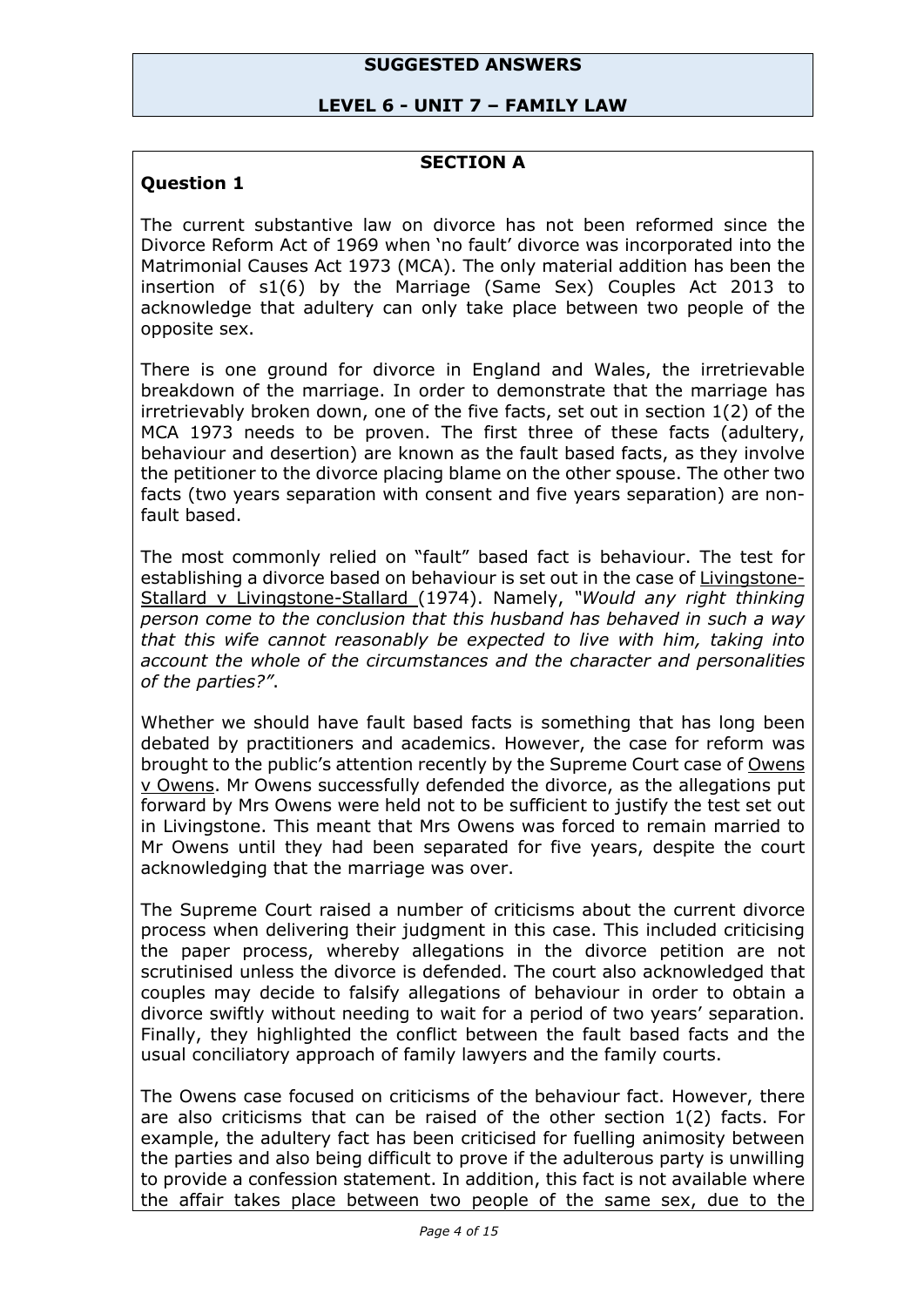definition of adultery set out in Dennis v Dennis and now replicated in section 1(6) MCA 1973. The fact of desertion has similar evidential difficulties to adultery and is very rarely used, thereby causing some people to question if the fact has any relevance in modern society.

In comparison, the arguments for maintaining the fault based facts largely rely on the religious elements of marriage and on maintaining the sanctity of marriage by avoiding an easy system for divorce. Others argue a moral need for fault based facts and that misbehaving spouses should be held to account in cases such as those involving domestic abuse and adultery.

It should also be noted that there are already options for bringing a marriage to an end without apportioning blame, albeit after a set period of time, namely two years with consent or five years without. Some therefore argue that no reform is needed whilst these options exist and in fact making spouses wait for these set periods will ensure that they fully consider their options and any financial implications before progressing with the divorce.

The Owens case and other criticisms of the current divorce legislation highlighted as part of a government consultation process, provoked the No Fault Divorce Bill. Unfortunately, consideration of this Bill has been somewhat delayed. However, it remains clear that the current process is not ideal and does not fit with the overall family law principle of encouraging conciliatory behaviour.

# **Question 2**

Occupation orders are governed by the Family Law Act (FLA) 1996, more specifically sections 33 – 40.

The purpose of an occupation order is to regulate the occupation of the family home and can potentially exclude a person from entering the home. These orders are often used to protect victim of domestic abuse, but their use is not solely limited to those cases.

In order to be able to make an application for an occupation order, a victim would need to demonstrate that they are associated with the perpetrator of the domestic abuse by way of one of the categories set out under section 62 FLA 1996.

The section of the FLA 1996 that a victim would use to apply for an order would depend on the property rights that they and the perpetrator each have. There are five possible sections:

- Section  $33$  If the applicant is entitled to occupy the property by virtue of a beneficial estate, interest or contract, or by virtue of any enactment giving them the right to remain in occupation. They will also be eligible to apply under this section if they have matrimonial home rights in relation to the property.
- Section 35 -If the applicant is a former spouse or former civil partner with no existing right to occupy the property.
- Section 36 -If the applicant is a cohabitant or former cohabitant with no existing right to occupy the property.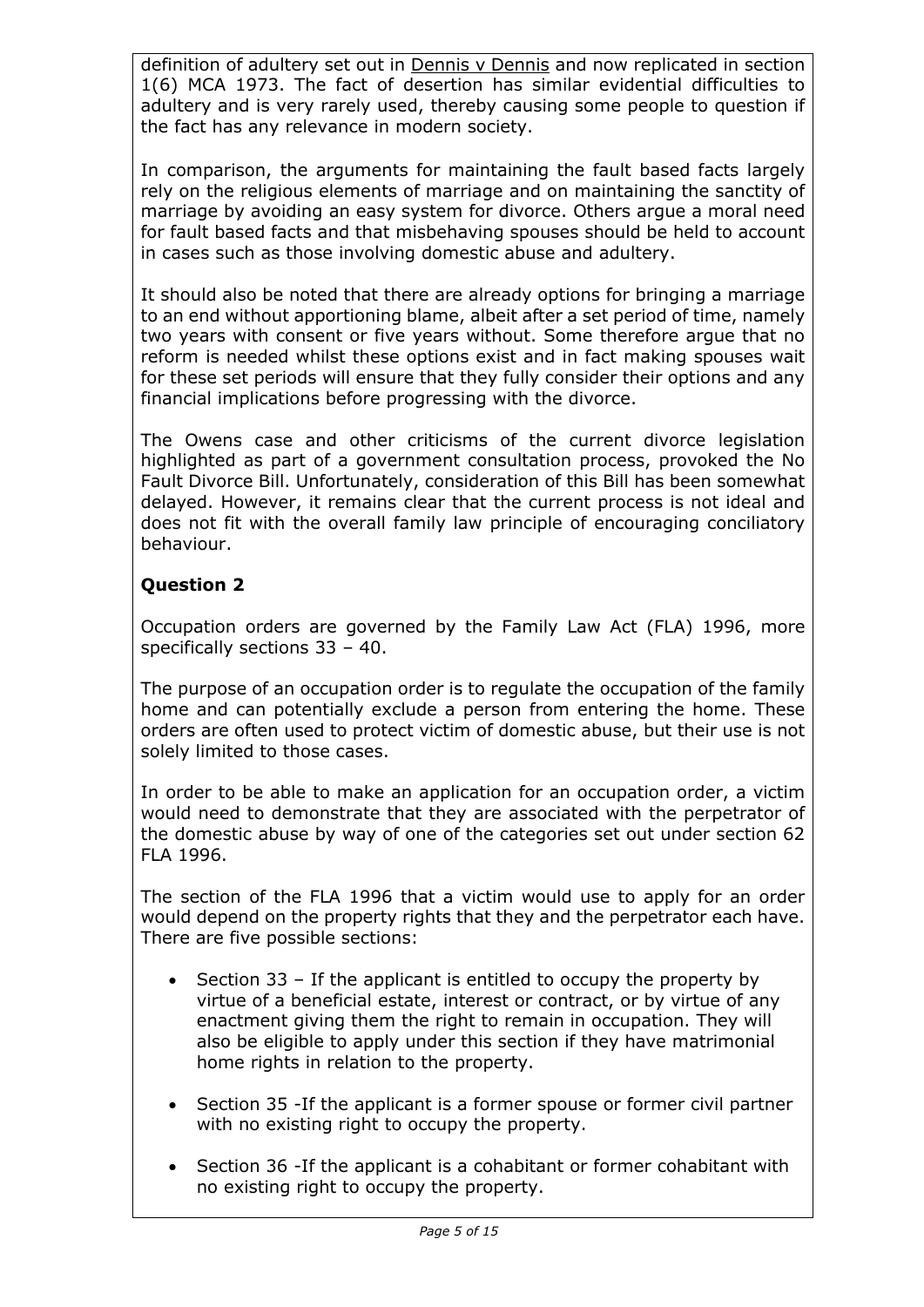- Section 37 -If neither the applicant nor their spouse or civil partner is entitled to occupy the property.
- Section 38 -If neither the applicant nor their cohabitant or former cohabitant is entitled to occupy the property.

The precise factors that will be considered by the court will depend on the section which is being used. However, the balance of harm test is common to all of the sections. Following the decision in Chalmers v John (1999), it is now accepted that this is the test that should be applied prior to the court considering any of the specific factors set out within the sections. This test involves the court considering whether they are under a duty to make an occupation order. A duty is imposed on the court if it appears that the applicant or relevant child is likely to suffer significant harm attributable to the conduct of the respondent if an order is not made. The only exception to this is if the respondent or any relevant child is likely to suffer significant harm if the order is made and this is as great as or greater than the harm that would be suffered by the applicant through the order not being made. This test will therefore be of particular relevance in domestic abuse cases.

The balance of harm test can sometimes lead to an outcome that may otherwise be perceived to be unfair (B v B) (1999)). In B v B the wife was forced to leave the home with her young baby following violence perpetrated against her by her husband. Her husband remained in the home with his son from a previous relationship. When applying the balance of harm test, the court found in favour of the husband remaining in the property, despite the domestic violence that had occurred. This was because the local authority would be under a duty to rehouse the wife and baby, whereas with the husband they would not because he would be found to have made himself 'intentionally homeless'. The court were also influenced by the fact that the son was of school age and attended a local school. They therefore found that a change in living arrangements would impact him more than it would the baby.

However, even if the court determines that the balance of harm test does not fall in the applicant's favour, they can still go on to make the order once they have considered the factors set out within the relevant section. This therefore provides the court with a degree of flexibility in cases where the balance of harm test does not lead to a fair outcome. The factors common to all sections are as follows:

- (a) the housing needs and housing resources of each of the parties and of any relevant child;
- (b) the financial resources of each of the parties;
- (c) the likely effect of any order, or of any decision by the court not to exercise its powers on the health, safety or well-being of the parties and of any relevant child; and
- (d) the conduct of the parties in relation to each other and otherwise.

Applications under sections 35 and 36 also have a number of additional factors designed to consider the nature of the parties relationship and whether there are any pending other proceedings regarding the property.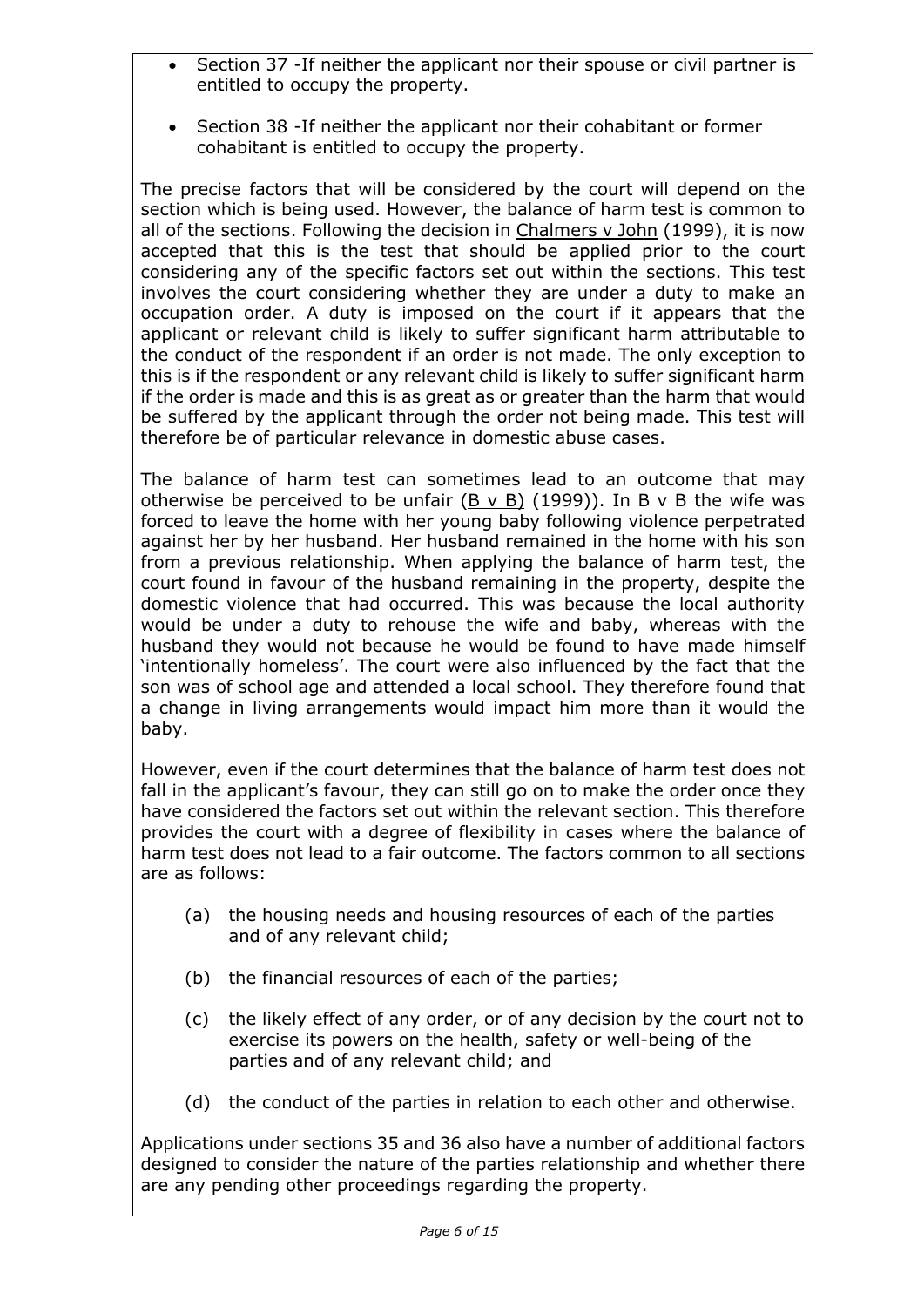This order can be made on a without notice basis but the court needs to be careful about the respondent's Article 8 rights and ensure that any order is necessary. The test for obtaining an order on an *ex parte* basis is set out within section 45 Family Law Act 1996. More specifically, the court shall have regard to all the circumstances including:

- (a) any risk of significant harm to the applicant or a relevant child, attributable to conduct of the respondent, if the order is not made immediately;
- (b) whether it is likely that the applicant will be deterred or prevented from pursuing the application if an order is not made immediately; and
- (c) whether there is reason to believe that the respondent is aware of the proceedings but is deliberately evading service and that the applicant or a relevant child will be seriously prejudiced by the delay in effecting substituted service.

It is rare to get an occupation order without notice because of the interference with the respondent's property rights.

Breach of an occupation order will not be a criminal offence in the way that a breach of a non-molestation order will. Instead, any breach will be dealt with by way of contempt of court proceedings. However, a power of arrest could be attached to the occupation order if the respondent has used violence or threatened to use violence against the applicant. The power of arrest would allow the police to arrest the respondent for breach of the order, even though a criminal offence has not been committed. The respondent would then need to be brought back before the court at the earliest opportunity for contempt proceedings to take place.

Whilst occupation orders can be useful orders in domestic abuse cases, the fact that they may not always be determined in the victim-survivor's favour and the reluctance on the court's behalf to make them ex-parte can often mean that they need to be combined with other orders such as nonmolestation orders to ensure full protection. The fact that a breach will not be a criminal offence, also means that enforcement will require a further potentially traumatic set of proceedings.

# **Question 3**

Once divorce proceedings have been commenced, parties to a marriage can make applications under the Matrimonial Causes Act 1973 for financial orders. However, there may be circumstances where the relationship has broken down but the parties are not yet ready to divorce. If the parties are not able to reach agreement, then it may be that one party is forced to make an application to court for financial provision. In those circumstances (i.e. the marriage is still subsisting and divorce proceedings have not been commenced) such an application will be under the provisions of the Domestic Proceedings and Magistrates Courts Act 1978 (DPMCA 1978).

Section2 DPMCA 1978 gives the courts the power to make a financial order if the applicant satisfies one of the grounds contained in S.1 DPMCA 1978. The first two grounds are a failure by the respondent to provide reasonable maintenance for the applicant, and failure to provide a proper contribution to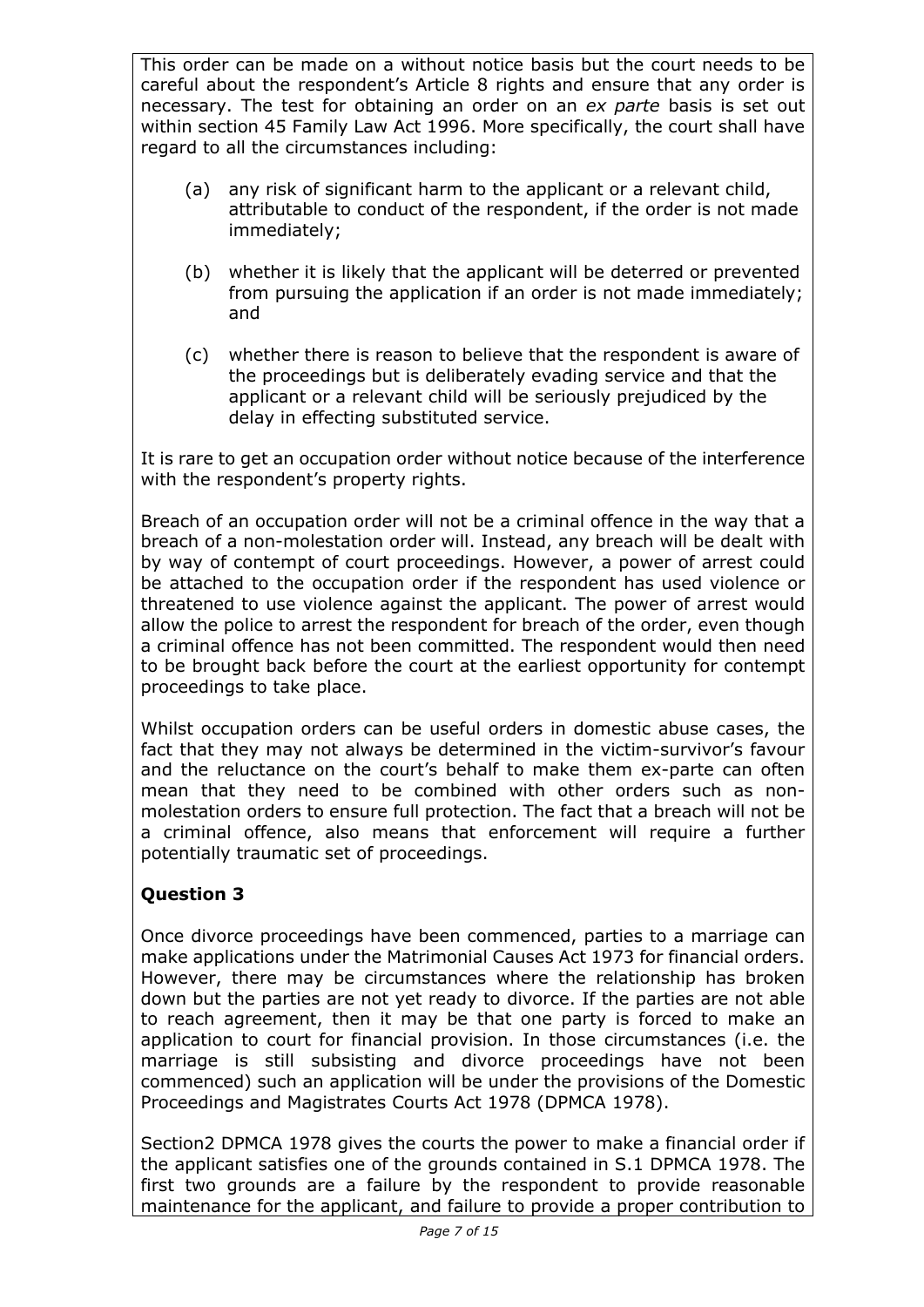reasonable maintenance for a child of the family. The term "reasonable maintenance" is not defined within the Act and therefore it will be a question of fact in each case. The remaining two grounds upon which the application can be based relate to the respondent having behaved in such a way that the applicant cannot reasonably be expected to live with him or her, and the respondent having deserted the applicant.

Under this Act, the Court can make periodical payments and lump sum orders in favour of a spouse and/or a child of the family. The court can also make interim orders under section 19, similar to maintenance pending suit. The periodical payment provisions available for children of the family are much more limited following the Child Support Act 1991, with the Child Maintenance Service retaining jurisdiction in most cases.

Unlike under the Matrimonial Causes Act the DPMCA doesn't not provide the court with the power to make property adjustment orders (for example, to deal with the ownership of the matrimonial home) or pension orders. To obtain an order regarding these assets, the parties would need to divorce.

When considering what order to make for the applicant and/or any child of the family, the court must consider all the circumstances of the case with first consideration being given to the welfare of any minor child of the family pursuant to S.3(1) DPMCA 1978. However, they also have specific factors set out in S.3(2) DPMCA 1978 to consider, which in essence mirror the statutory factors contained within S.25(1) and (2) Matrimonial Causes Act 1973 (MCA 1973) which are considered on divorce/dissolution. The only exception is section 25(2)(h) which is not mirrored in section 3(2) of the DPMCA because this section concerns the loss of a pension benefit and there is no power within the DPMCA to deal with pensions.

Orders under the DPMCA last for such a duration as the court thinks fit and will come to an end of the death of either of the parties or on the remarriage of the applicant. With the financial orders under the MCA 1973, the court will attempt to reach a clean break between the parties and therefore any periodical payments are likely to be time limited.

In summary, the approach taken to determining what orders are necessary under the DPMCA is very similar to the MCA 1973. However, a broader range of orders are available under the MCA 1973 to deal with property division and pensions. This could therefore be said to lead to a fairer long term outcome for the parties, whereas the DPMCA is designed to deal with the short term arrangements pending any divorce.

# **Question 4(a)**

There is no statute to regulate cohabiting relationships, but cohabitation contracts can be used to set out financial obligations in relation to property. Without such a contract, cohabitees would have to rely on trust law and equitable property law principles if their relationship were to break down and there was to be a dispute about property ownership.

Historically these contracts were void on public policy grounds. However, this has now changed in acknowledgment that more and more couples are choosing to cohabit. Now provided that contractual rules are complied with, these contracts will generally be upheld by the courts.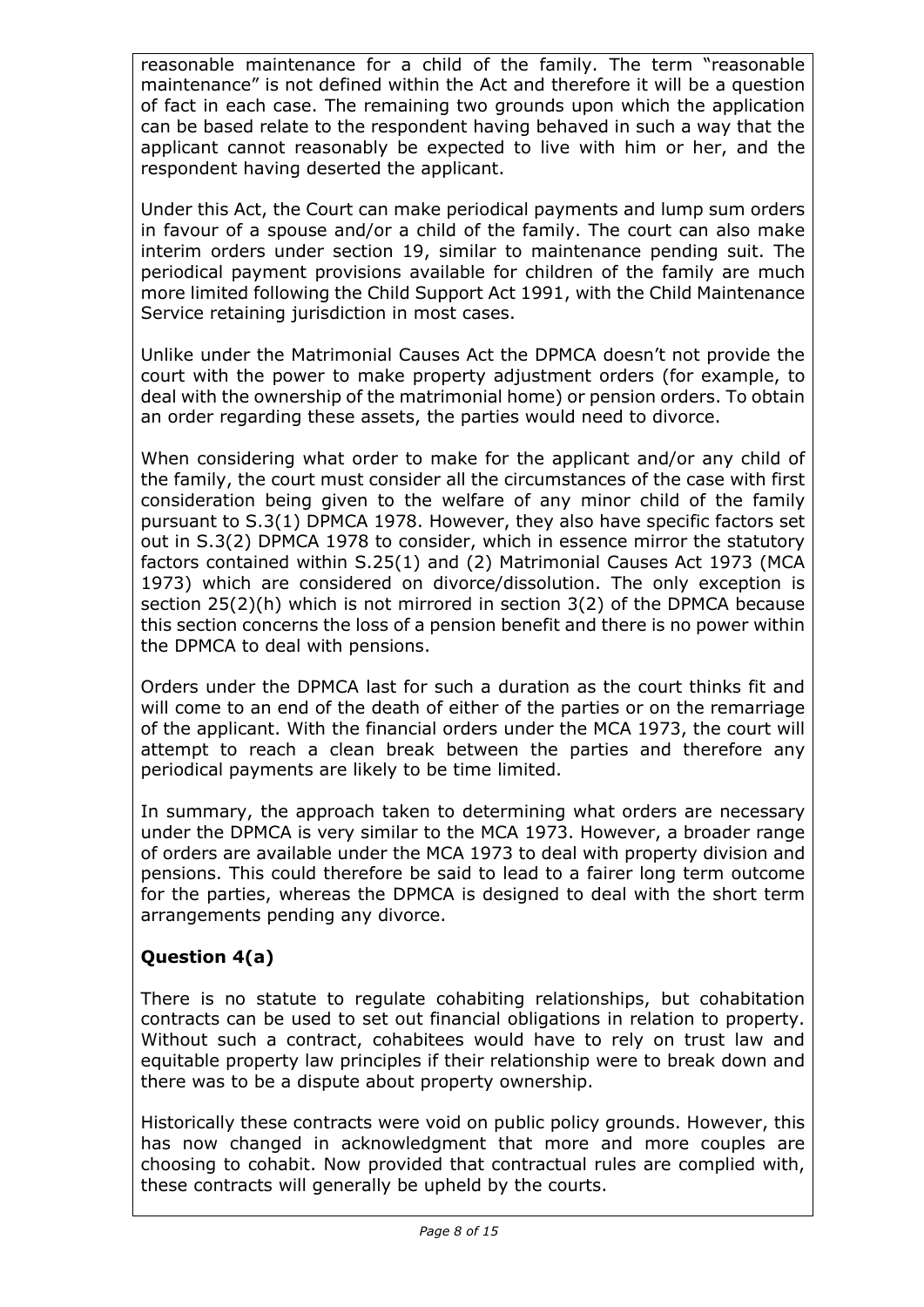Cohabitation contracts must be distinguished from contracts for cohabitation. This was confirmed in the case of Sutton v Mishcon de Reya, which involved a contract drawn up in a "master and slave" relationship. The court determined that a cohabitation contract between two people in a sexual relationship who lived together would be valid but a contract for sexual services would not be.

In addition or separate to cohabitation contracts, declarations of trust can also be used to set out the parties intentions when they purchase or transfer property.

# **Question 4(b)**

Couples who have entered into a marriage or civil partnership will be able to rely on the provisions in the Matrimonial Causes Act (MCA) 1973 or the Civil Partnership Act (CPA) 2004 if their relationship breaks down. Both of those statutes contain wide powers for the court to make financial orders, including orders for the adjustment of property, periodical payments and the division of pensions.

When deciding what orders to make the court will have regard to the factors in section 25, together with case law such as White v White.

However, prior to entering into a marriage/civil partnership, a couple can use a pre-nuptial agreement to set out their intentions about what will happen if their relationship is to break down.

The leading case on pre-nuptial agreements is Radmacher v Granatino (2010). In this case the parties had entered into a pre-nuptial agreement which protected the wife's wealth from any claim by the husband if their marriage broke down. The wife had the agreement drawn up by her German notary and the husband did not get the document translated. He also did not see any disclosure of the wife's financial position before signing it. He was offered the opportunity to take legal advice but he declined to take it. The court decided that the agreement would be given weight as the husband understood the intention of the agreement and was prepared to be bound by it when he signed it.

The Supreme Court held that the if the parties entered into either a pre or post nuptial agreement of their own free will, without undue influence or pressure and that they understood the agreement (even if they had not taken independent legal advice on it) the agreement would be given weight..

A pre-nuptial agreement can therefore be influential on the court's determination and, where possible, the court will try and respect individual autonomy. However, this does not mean that pre-nuptial agreements are binding on the courts, as the courts will retain discretion to order something other than what is set out in the agreement. The judge hearing the case will still need to consider whether the agreement leads to a fair outcome, with reference to the factors in section 25. If it does not, then they can depart from the agreement.

It is possible for a couple to reach such an agreement after the marriage has taken place and this is known as a post-nuptial agreement. Similarly, to prenuptial agreements, post-nuptial agreements used to be contrary to public policy but they are now permitted since the case of MacLeod v MacLeod. Post-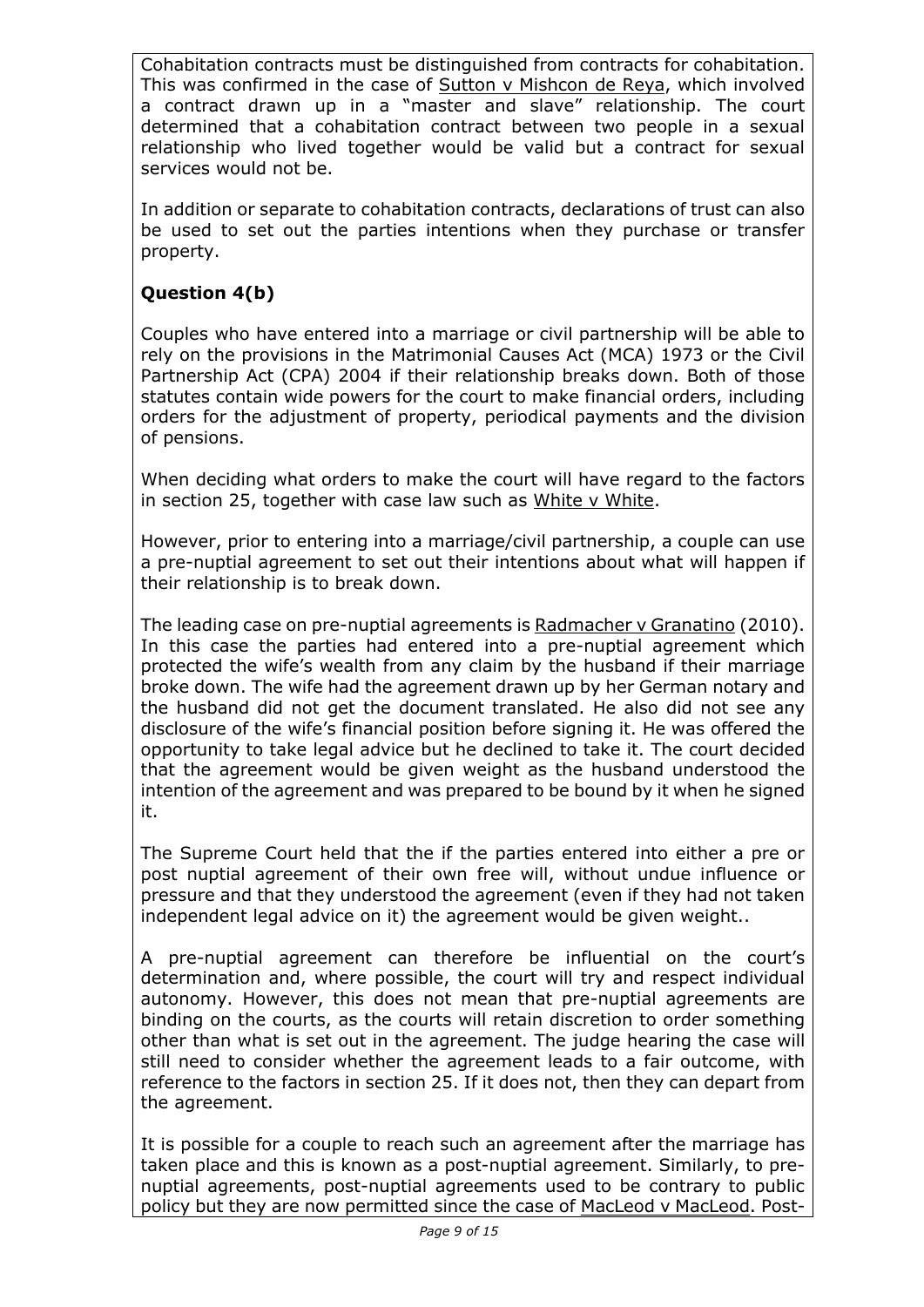nuptial agreements can also be used to update a pre-nuptial agreement, for instance when a couple have children or if one of the couple achieves unexpected wealth.

# **SECTION B**

# **Question 1(a)**

As Abraham is on the children's birth certificates, he will share parental responsibility with Josie (section 2 Children Act 1989).

Parental Responsibility (PR) is defined by section 3 CA 1989 as "all the rights, duties, powers, responsibilities and authority which by law a parent of a child has in relation to the child and his property".

Section 2(7) CA 1989 sets out that each person with PR may exercise that responsibility unilaterally. However, case law has made clear that, where more than one person holds parental responsibility for a child, there is a duty to consult with each other about major decisions that may affect a child in the long term. This includes decisions such as those about a child's education, as was confirmed in the case of Re G (Parental Responsibility: Education) (1994) or decisions about changing a child's surname, Dawson v Wearmouth (1999).

Josie and Abraham can therefore each separately make day to day decisions for the children but they should not unilaterally make major long term decisions (including moving them to London) without consulting each other first.

# **Question 1(b)**

To prevent Josie from removing the children from nursery and taking them to London, Abraham could apply to the court for a Prohibited Steps Order under section 8 Children Act 1989.

At the same time Abraham could ask the court to make a Child Arrangements Order, setting out that the children are to live with him and specifying how any contact with Josie will take place.

When determining this matter, the paramount consideration of the court under section 1(1) CA 1989 will be to determine what is in the children's best interests. When determining this, the court will have consideration of the factors set out in section 1(3) CA 1989, otherwise known as the welfare checklist. The children's wishes and feelings will be considered but their understanding will also be taken into consideration. At four and two years old they are unlikely to understand the decision that the court is being asked to make. The court will take into consideration the likely effect of any change in circumstances on the children. Whilst their gender will be considered, this does not necessarily mean that the court will determine that they will be best looked after by their mother. What will be of more relevance to this case is any harm that they have suffered, for example emotional harm following the incident where Josie passed out drunk on the sofa whilst caring for them. The court will consider whether the children are likely to suffer further harm whilst in her care given her abuse of alcohol. CAFCASS may be asked to comment on each of these issues and provide a recommendation to the court.

The principle in section 1(2A) is key in this case. This principle states that the court will presume (unless the contrary is shown) that the child's welfare will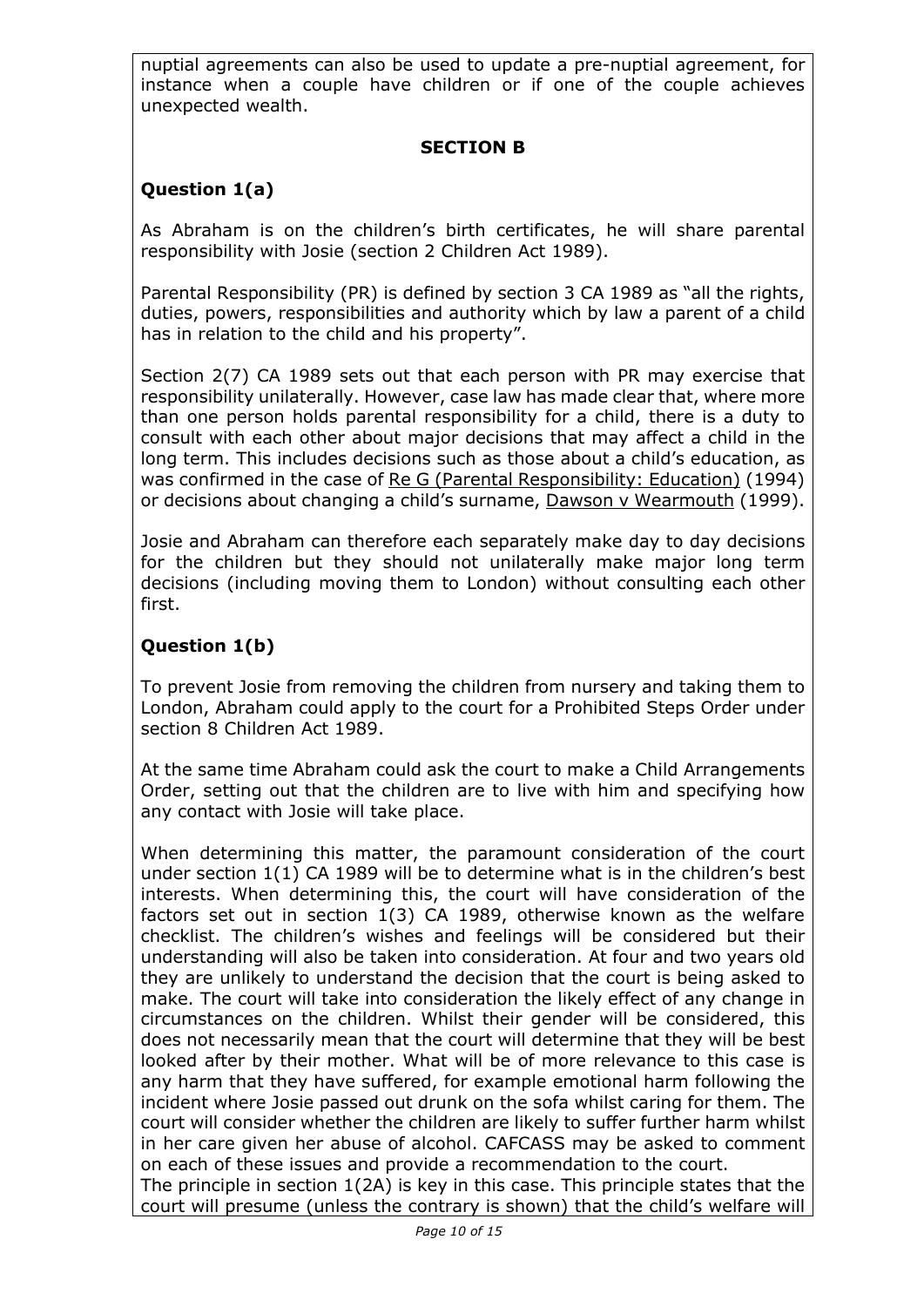be promoted by the involvement of both parents in their life. This means that both parents should be involved in key decisions for the children and it is not for one parent to dictate those arrangements alone. Whilst involvement does not necessarily equal direct contact to the parent without care the courts will usually find that it is in a child's best interests to have contact with both parents where this can take place safely. Rather than Josie having no contact, it may be ordered that any contact is supervised pending her obtaining help with her alcohol problems.

The court will also take into account the principles in section 1(2) and section 1(5) CA 1989. Section 1(2) is the principle that "any delay in determining the question is likely to prejudice the welfare of the child". The court should therefore make a decision about the arrangements for the children as soon as possible, whilst also allowing time for both parents to be heard and for any appropriate evidence to be produced. Section 1(5) states that the court "shall not make the order or any of the orders unless it considers that doing so would be better for the child than making no order at all". This will clearly be satisfied if the parents are unable to reach an agreement.

In this case the likely outcome would be a Prohibited Steps Order preventing Josie from removing the children from nursery and taking them to London. The court are also likely to order a Child Arrangements Order setting out that the children are to live with Abraham and have contact with Josie, which may be supervised pending her engaging with an alcohol or counselling service.

# **Question 2(a)**

Civil partnerships are governed by the Civil Partnership Act 2004. Same sex marriage was introduced by the Marriage (Same Sex Couples) Act 2014 and marriage more generally is governed by the Matrimonial Causes Act 1973.

There are very few differences between civil partnerships and marriages. Those that do exist are in the formation and the ways in which they can be brought to an end.

Taking formation first, marriage is solemnised through the repeating of a prescribed form of words, whereas civil partnerships are registered by signing a civil partnership agreement. This is because civil partnerships are secular, whereas marriages can involve a religious element. A religious ceremony is possible for a same sex marriage, provided the religious organisation agrees and no claim of discrimination can be brought against a religious organisation who refuses to conduct the ceremony (Equality Act 2010).

In terms of the way in which the legal relationships can be brought to an end, marriage is ended by divorce, whereas a civil partnership is ended by obtaining a dissolution order. Most of the grounds on which the legal relationships are voidable are the same, with the exception of the ground that one of the parties had a communicable venereal disease at the time of the marriage. This is only a ground to make a same sex marriage voidable and doesn't apply to civil partnerships. Similarly the facts that can be used to bring the legal relationship to an end are all identical, with the exception of adultery. Adultery is not a fact available to dissolve a CP but is available in a divorce where the adultery was with someone of the opposite sex (section 1(6) MCA 1973).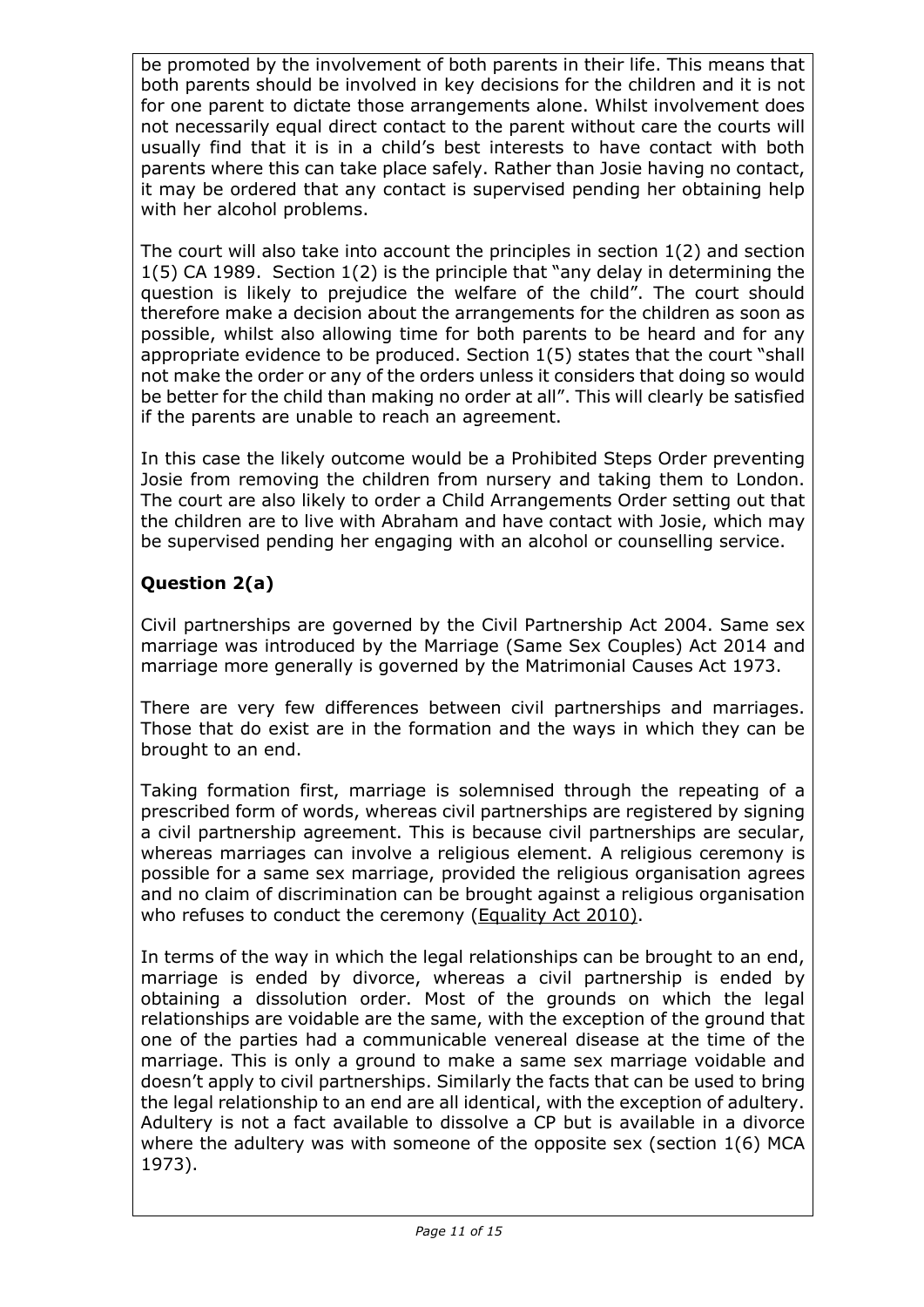# **2(b)**

The relevant legislation is the Human Fertilisation and Embryology Act 2008.

A child can only ever have two legal parents, but other people can obtain parental responsibility for a child. Parental responsibility is defined by section 3(1) Children Act 1989 as "all the rights, duties, powers, responsibilities and authority which by law a parent of a child has in relation to the child and his property".

Regardless of whether a licensed clinic is used, section 33 of the HFEA means that Sarah would be a legal parent because she will carry the child and is using her own eggs.

Under section 42 HFEA, as Sarah and Bethany will be married or in a civil partnership at the time of insemination, they will both become legal parents. The only exception to this would be if Bethany does not consent to the treatment.

If they were to use a licensed clinic for the sperm donation, the donor would not become a legal parent and would have no legal rights or obligations in relation to the child.

If they were to opt for home sperm donation, Bethany and Sarah will still be deemed to be the legal parents of the child. However, if a licensed clinic is not used Marcus could apply to the court for a Parental Responsibility Order and/or a Child Arrangements Order in respect of the child. Such an application would be prevented by completing the required paperwork if they were to use a licensed clinic.

However, he would first need permission from the court to make this application. The court would apply the test set out in section 10(9) Children Act 1989 when determining such an application.

Under section 10(9), the court will consider:

- (a) the nature of the proposed application for the section 8 order;
- (b) the applicant's connection with the child; and
- (c) any risk there might be of that proposed application disrupting the child's life to such an extent that he would be harmed by it.

The relationship that Sarah and Bethany allow Marcus to have with the child will therefore have an influence on how that test would be determined.

In summary, it would be wise for Sarah and Bethany to use a licensed clinic for the sperm donation to prevent any future applications by Marcus. However, if they do opt for home insemination, they should be careful not to allow Marcus to build up any "connection" with the child.

# **Question 3**

In relation to Mohammed, Jane would be able to apply for a non-molestation order under section 40 Family Law Act 1996 if she can show that they are associated persons under section 62(3). It is likely that they would fall under the category of associated persons as a result of having had "an intimate personal relationship with each other that was of a significant duration". "A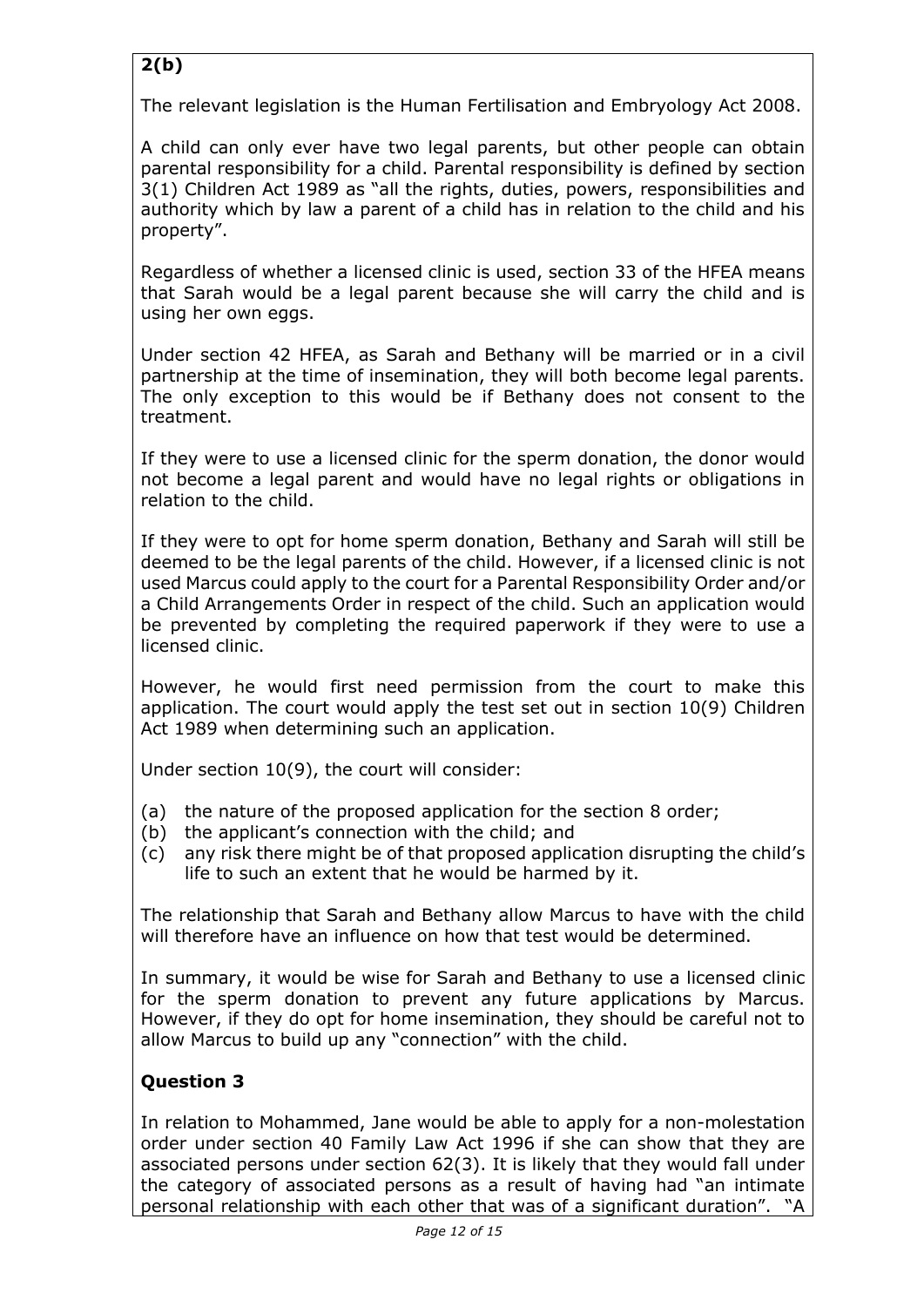significant duration" is given a wide interpretation and is likely to include their relationship of six months.

Section 62 of the FLA sets out that the order can also be drafted to protect a "relevant child", defined as "any child who is living with or might reasonably be expected to live with either party to the proceedings". The application could therefore be made to also protect Jane's son.

Molestation is not defined in statute. However, there is case law guidance. For example, the case of Vaughan v Vaughan (1973) sets out that molestation can be wide-ranging, from physical violence to nuisance 'phone calls. In Horner v Horner (1982) the court stated that there must be a sufficient degree of harassment to justify intervention. Here the controlling behaviour, harassment and the threats to kill her would clearly amount to molestation.

The court will take into account the need to secure Jane and her son's health, safety and well-being.

The order could include terms that Mohammed is prevented from contacting Jane, coming to the house (or within a specified area of the house) and a general term that he should not attempt to "intimidate, harass or pester" Jane or her son.

The non-molestation order could also include a term specifying that Mohammed cannot instruct or encourage another person (i.e. Damian) to take any of the actions prohibited in the order. However, proving that these instructions came from Mohammed may be difficult.

The application could be made on a without notice basis, s45 FLA 1996. However, Jane would need to show the court that she is at risk of significant harm if the order is not made immediately or that there is a likelihood that she would be prevented from making the application if she does not make it without notice to Mohammed in the first place. Given the threats Mohammed made when he came to the house, this should be easy to satisfy.

In terms of the duration of the order, the court could potentially make it for an indefinite period but it is more likely to be six-twelve months.

As Mohammed has threatened violence against Jane and her son, the court should not accept an undertaking in place of an order in this case (section 46 FLA 1996).

Any breach of the non-molestation order will be a criminal offence (section 42A FLA 1996).

In conclusion, it is likely that the court would make a non-molestation order in this case.

As Jane and Damian are not "associated persons" under the definition in section 62 Family Law Act 1996, Jane could not apply for a non-molestation order against Damian and would instead have to apply to the civil courts for an injunction under the Protection from Harassment Act 1997.

Jane would need to show that Damian has pursued a course of conduct which amounts to harassment. A course of conduct is defined by section 7 of the PHA 1997 as "conduct on at least two occasions". This test should be satisfied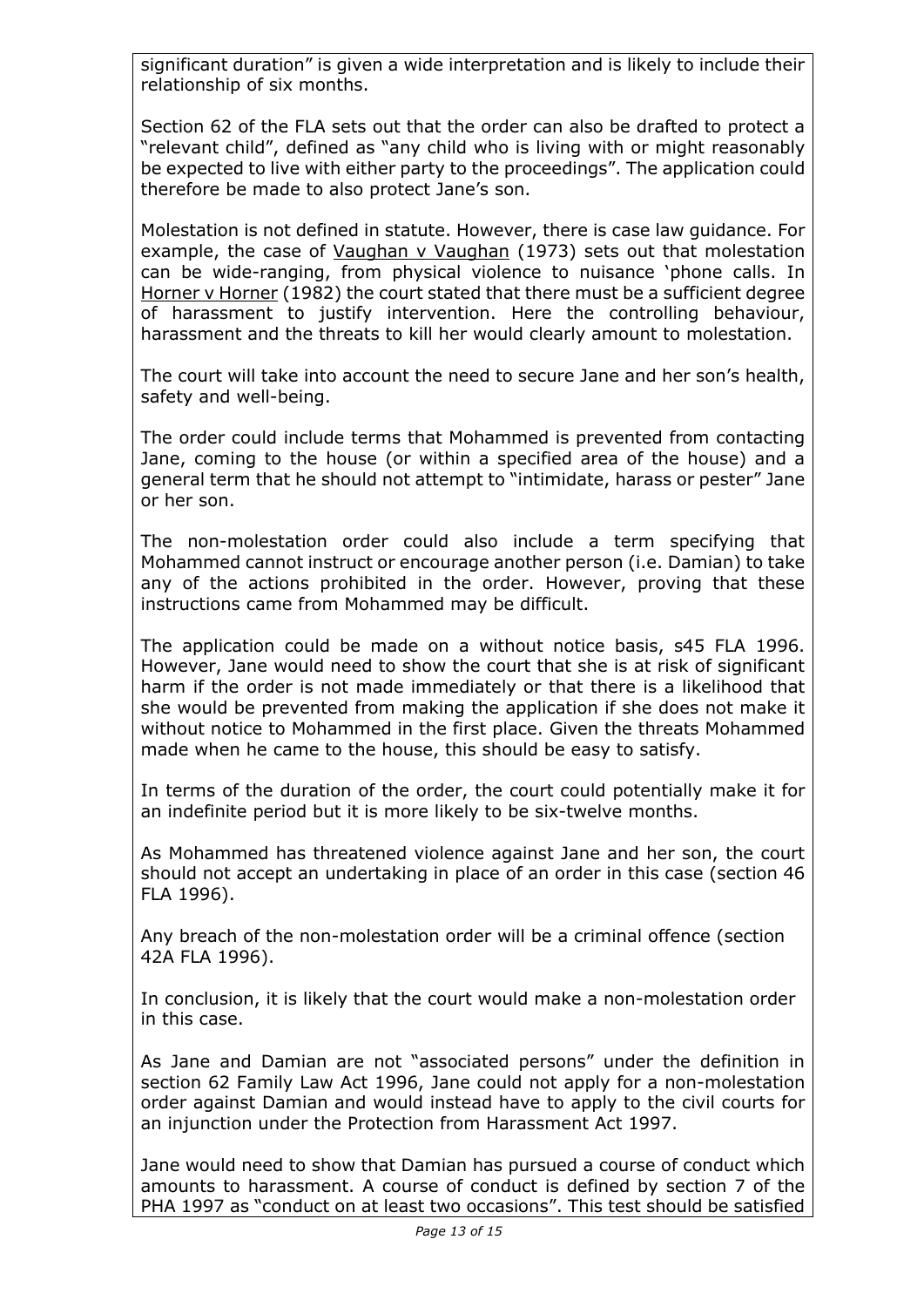in this case. Although there is no definition of harassment, the test is whether Damian ought to have known that the conduct amounts to harassment. Again, this test should be satisfied. If she is successful, she could obtain an injunction for her personal protection and potentially compensation for any damage caused by the harassment, for example if the social media posts have had a detrimental impact on her employment or for any anxiety caused by the harassment.

In conclusion, it is likely that the court would make a civil injunction against Damian.

# **Question 4**

As divorce proceedings have been commenced, Kian can proceed with an application for financial relief under the Matrimonial Causes Act 1973.

The possible financial orders that the court could make include a property adjustment order, pension sharing orders, periodical payments orders and lump sum orders.

When determining what orders to make, section 25(1) MCA 1973 states that the court must take into account all the circumstances of the case but that the first consideration will be the needs of the children. They are first on the list of concerns and the court will want to ensure that their needs are met, in particular their housing needs.

The starting point will be to assume that all matrimonial property should be split equally (Miller v Miller 2006). The court should only depart from an equal division of capital assets where there are good reasons.

When determining whether such reasons exist, the court will consider the factors in section 25(2) MCA 1973. Of particular relevance in this case will be:

- (a) the income and resources of the parties: Kian is currently the higher earner but Jemima also has a good career and may be expected to find full time work given the age of the children.
- (b) the needs, obligations and responsibilities of the parties: Jemima and the children will need a home, but Kian's new partner and their future baby will also need to be considered.
- (c) the age of the parties and the duration of the marriage: we are not told the age of the parties but they have been married for 12 years, which will be considered a reasonably long marriage.
- (d) The contributions which each of the parties have made: Jemima used her inheritance money to discharge the mortgage on the matrimonial home but has £40,000 left over. The courts do have the opportunity to "ring-fence" inherited property (White v White (2000)) but only if the other party's needs can be met without it. This may be possible in this case.
- (e) Conduct: Kian's adultery is not relevant conduct for the purpose of financial proceedings (Wachtel v Wachtel).